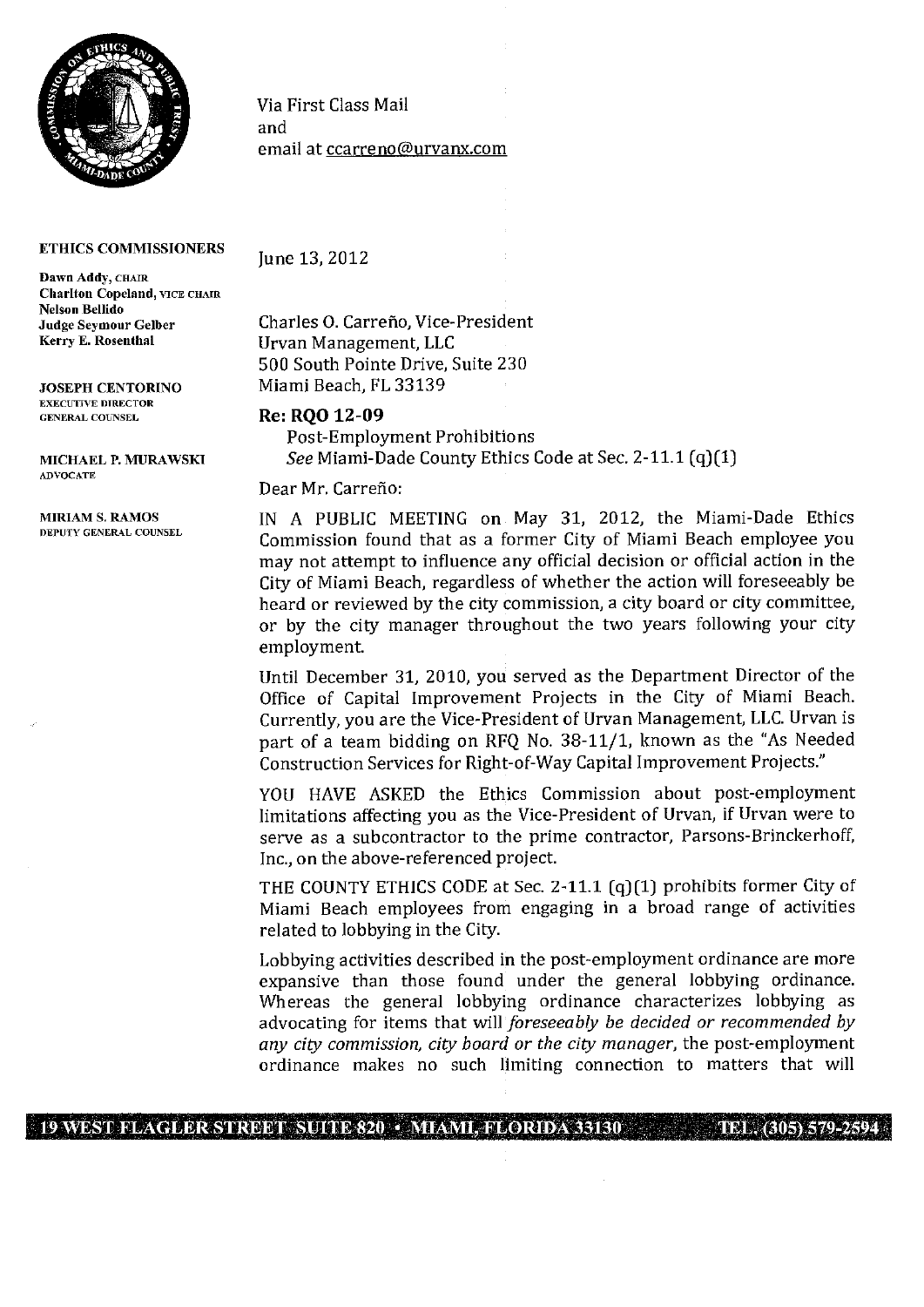foreseeably be brought before voting bodies or the city manager. Consequently, advocating for decisions that may be made at the sole discretion of any municipal personnel, not necessarily a voting body or the manager, are prohibited under the post-employment ordinance.

BASED ON PREVIOUS ETHICS OPINIONS, the following are examples of activities that are *not* considered lobbying *for purposes of the two-year rule:* 

- reviewing construction documents for constructability
- imparting institutional knowledge and history of the City of Miami Beach's Capital Improvement Program to your team members
- providing support staff to the City through your private employer and *partners, as long as you do not attempt to influence City officers or personnel regarding the terms of this arrangement*
- developing and executing a program to encourage public input  $\Phi$
- identifying expert witnesses and others to assist with reviewing claims ø and litigation matters
- *estimating costs, as long as you have no involvement with City officers and staff directly, through face-to-face meetings, telephone calls, emails, or other communications, in negotiating changes for any purpose, including negotiating change orders.*

ADDITIONALLY, YOU ASKED the following specific questions:

1) If requested by the prime contractor or the City of Miami Beach, may I participate in a presentation related to the above-referenced RFQ?

Some types of participation are allowable, while others are not You may participate in meetings with the City on behalf of Urvan and its professional partners to discuss the City's practices and procedures and matters related to your professional knowledge of the City and the construction industry. These meetings must be held for informational purposes only and not for the purpose of influencing any recommendations or other actions on the project

You are prohibited from arranging and/or participating in meetings with City officers and staff on behalf of Urvan and its professional partners if the meetings are convened for the purpose of influencing elected officers and/or City employees to take an official action or make an official decision.

2) If a question is asked by an evaluation committee member or the public during an evaluation committee meeting, may I respond to the question?

You may respond to questions, particularly regarding technical information) but you may not attempt to influence the decision of the evaluation committee.

2 1 RQO 12-09 Carreno June 13, 2012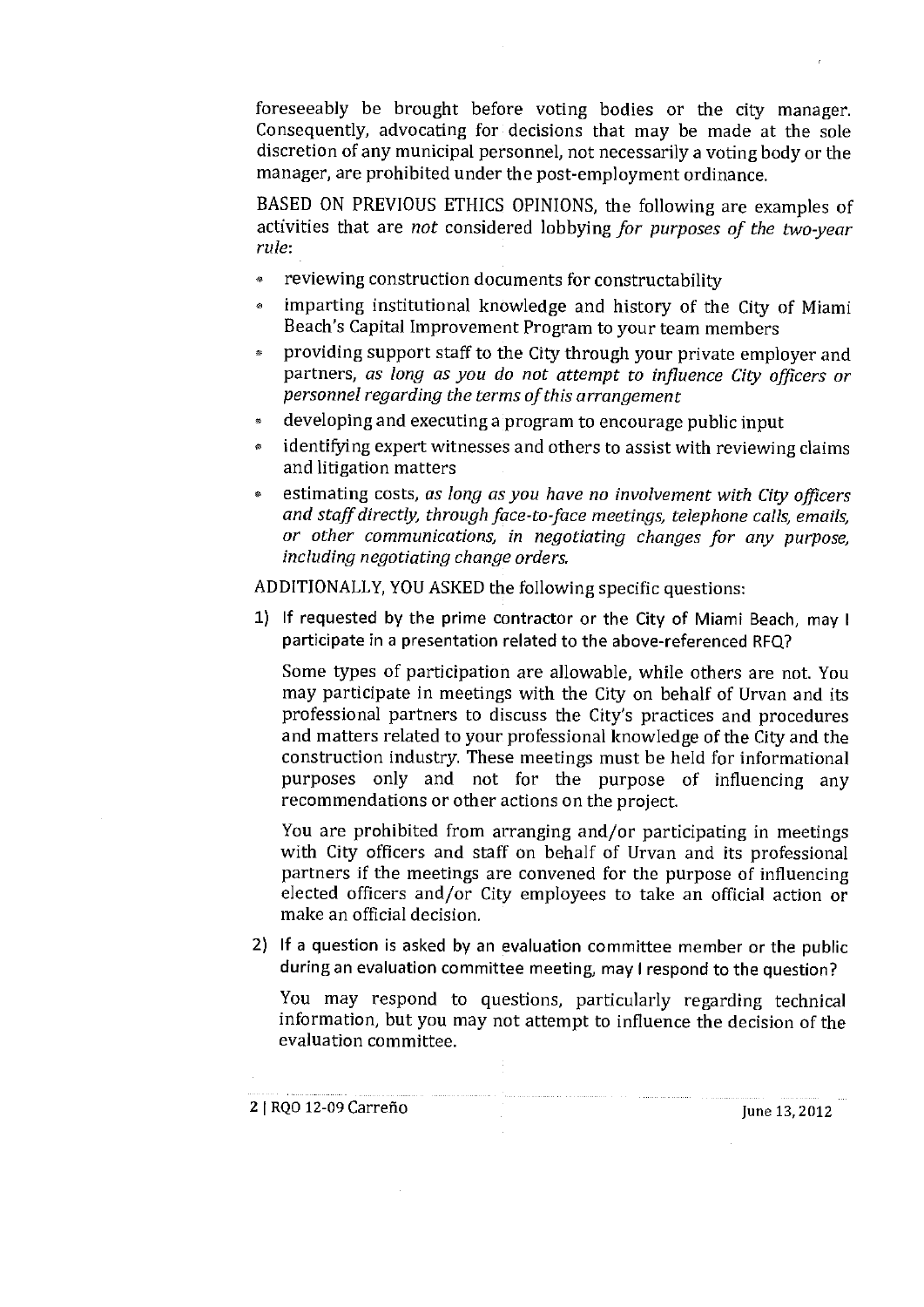3) Is the decision-making process considered completed upon approval by the elected body of a motion to award a contract to the successful proposer?

Yes. However, even after the completion of the decision-making process, the two-year rule will continue to prohibit any attempt on your part to influence any city board or the manager in connection with the approved contract.

4) If my team is awarded a contract by the elected body *(i.e.,* the decisionmaking process is completed and the Cone of Silence is lifted), may I assist in the negotiations of the contract terms, conditions and compensation with other members of the successful team and/or City representatives?

You may discuss contract terms, conditions and compensation strategies with Urvan team members and Urvan's professional partners.

You may *not* participate in negotiations or other discussions *directly*  with City officers or staff because these actions are characterized as seeking to influence elected officers and/or City employees to take an official action or make an official decision.

FINALLY, FOR YOUR GENERAL GUIDANCE, please note that three levels of lobbying activities have been distinguished in Ethics Commission opinions:

Lobbyists in General. Under Sec. 2-11.1 (s), individuals with no current or recent employment relationship with a municipality are required to register as lobbyists when they advocate for items that *willforeseeably be decided or recommended by any of the city's commissions or boards or by the city manager.* 

Post-Employment Restrictions. Under Sec. 2-11.1 (q), individuals formerly employed by a municipality within the past two years are prohibited from performing activities intended to influence *any official determination, regardless of whether the determination will foreseeably be decided or recommended* by any of the city's commissions, boards, committees or the city manager.<sup>1</sup>

Unlike the general lobbyist ordinance, the post-employment ordinance expands the definition of lobbying to include advocating for decisions

3 1 RQO 12-09 Carreflo June 13, 2012

<sup>1</sup> *See* RQO 04-33 to Charles Danger, Director, County Building Dept.; RQO 04-201 to Rene Rodriguez, retired Director, County Housing Agency; RQO 04-34 to Danny Alvarez, former Director, County Transit Dept.; RQO 01-38 to Miguel de Grande re: Nick Mazzora, former Aide to County Commissioner Joe Martinez; RQO 08-28 to Paul Raymond, *retired*  Chief Mechanical Inspector, City of Miami Beach; and also RQO 00-12, RQO 03-120, RQO 04-48, RQO 04-106 and RQO 04-148.